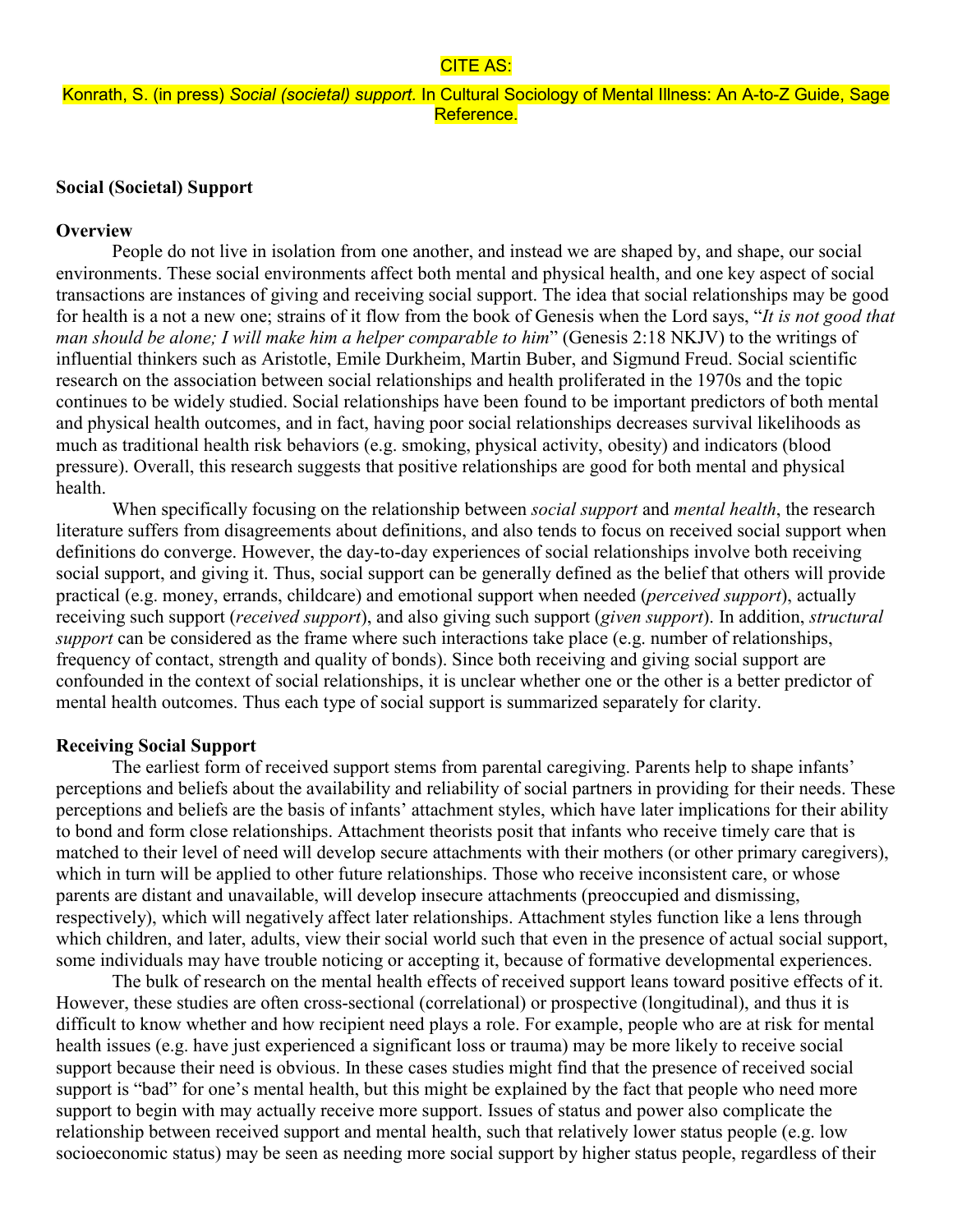actual needs. In those cases offers of social support (or social services) might be spurned, or if they are accepted, they may actually lead to poorer mental health in terms of a lower sense of independence, self-esteem, and self-efficacy or mastery.

In addition, people who are currently mentally ill (e.g. depressed) might report not having much social support, which may lead to the conclusion that low social support causes mental illness (e.g. depression). Or in other words, that the presence of social support protects people from mental illness. For example, some research finds that women who are not in committed relationships have over 9 times the risk of depression than women in committed relationships. However, it could be that people with mental illnesses, such as these women, have become alienated from their family members, partners, and friends because of their illness, but otherwise had strong social networks in the past. Psychosocial rehabilitation approaches to mental illness cannot distinguish between giving and receiving social support because they involve community living and cooperative participation. However, these programs show remarkable effectiveness because they address the social isolation and stigma that people experience while mentally ill (e.g. Clubhouse Model, Fountain House).

There is much research suggesting that simply subjectively *perceiving* the availability of social support is related to good mental health. For example, people who believe that others would be there for them if needed are better at coping with stress and illnesses. However, it is unclear whether mentally and physically healthier people create better social networks, whether they are better at believing that they have social support (i.e. they are more optimistic), or whether such beliefs actually cause better mental and physical functioning.

In terms of *actually receiving* social support, the research literature is mixed. Some studies have found that people who have much available social support feel more depressed, guilty, and dependent. Some research even finds that those who receive more social support are more likely to die several years later, even when controlling for baseline demographic and health variables. So the receipt of social support is not always associated with better mental and physical health, for the reasons already discussed. However, many studies have found the opposite: that being the recipient of social support is associated with better mental (e.g. depression) and physical health (e.g. lower mortality risk).

Overall, meta-analytic integrations of the literature suggest that there are small benefits to receiving social support, but that they depend on a number of factors. Such benefits have even been found in the presence of received social support via video messages. Because individuals do not always benefit from receiving social support it is important for practitioners to consider such factors before recommending that people receive more social support to alleviate their mental health issues. For example, gender norms must be taken into consideration when predicting potential benefits of receiving social support. Males who hold genderstereotypical or traditionally masculine beliefs are less likely to benefit, and may even be harmed by, overt social support gestures. Other research has confirmed that more overt forms of providing support can be damaging because they undermine recipients' views of themselves as competent and independent. Givers trying to maximize mental health benefits in recipients should be aware of these issues and provide more subtle supportive gestures. One other effective way for support givers to minimize recipient harm is to be willing to receive support in return, and thus equalize the relationship dynamics.

### **Giving Social Support**

Although social support is most often conceptualized of as received support, an emerging literature examines the relationship between *giving support* and mental health. One obvious point to consider is that people who are already mentally healthy might find it easier to give. So it is important to consider people's initial mental health when examining the effects of giving support on later mental health outcomes. As with receiving support, the literature on this topic is mixed.

On the one hand many studies find that giving support is associated with mental health benefits. People who give social support are happier, have higher self-esteem, and are less lonely, results that are found in both cross-sectional and prospective studies. In addition, studies that experimentally examine the effects of giving support have found that it leads to higher well-being and lower depression. However in some circumstances givers feel burdened, frustrated, or exhausted, especially when recipients make too many demands, have unsolvable or difficult problems, or do not give back.

Such negative responses to giving are best documented in two research literatures. First, the literature on caregiving (in older adults or disabled children) generally finds negative effects associated with being primarily